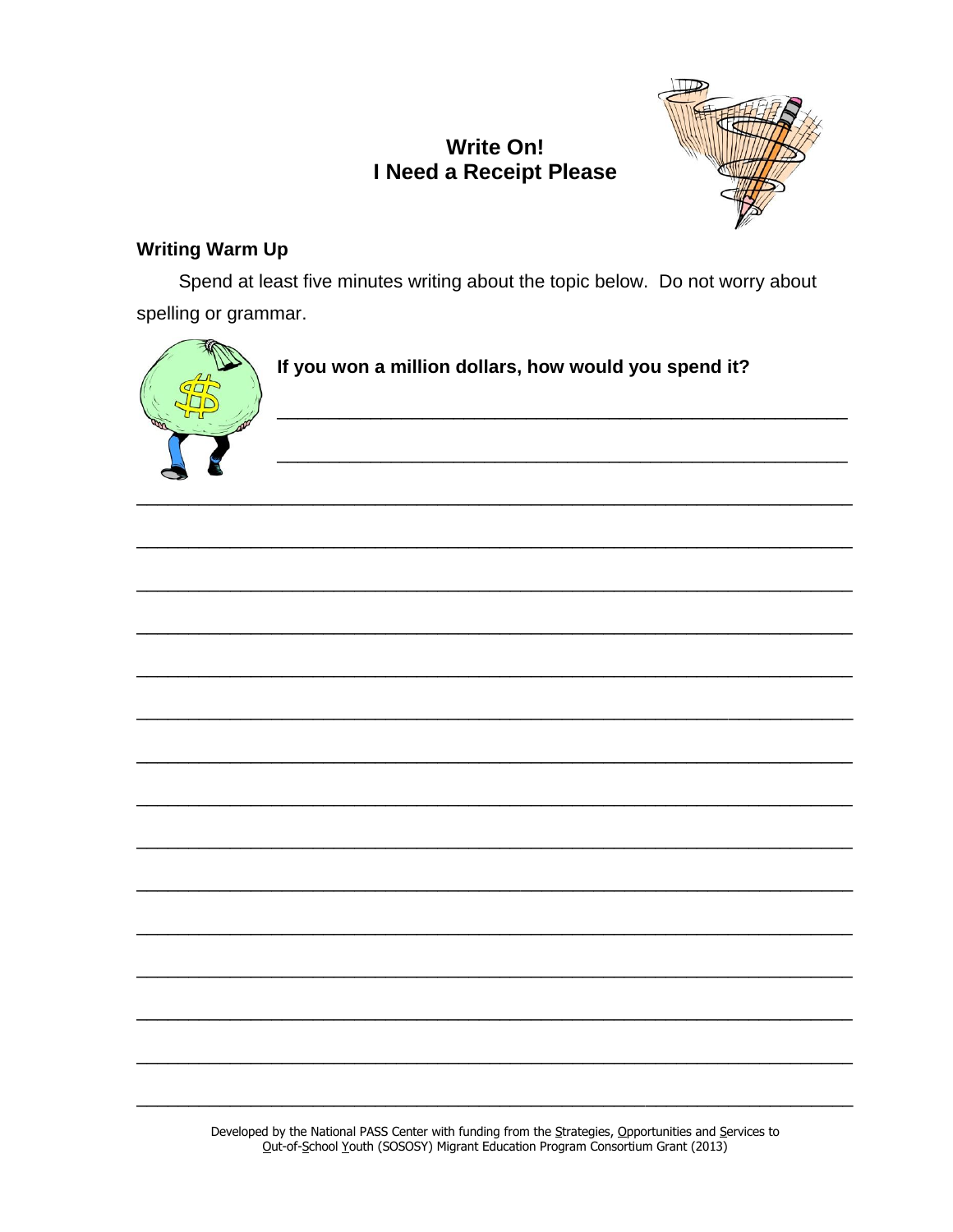#### **Receipts are Important**

After spending one million dollars, you must have paid for many different items. Did you remember to get receipts? Receipts are the only proof you may have of a **transaction**. It proves that you paid for the item. If something is wrong with one of the things you bought, you may be able to get your money back. Have you heard of a **rebate**? A rebate is money the company says they will send you if you buy their product. To get a rebate you usually need to send part of the box and the receipt.

It is also smart to write a receipt when you sell something. Let's pretend that you are selling your car to a friend. She does not have all of the money. You tell her that she can make payments. You should give her a receipt every time she makes a payment. When you do this, you can keep track of how many payments she has made. If she does not make all of the payments, you will know. You could even take her to court to get your money.

It is important to know how to write a receipt. In this lesson, you will learn what should be on a receipt and you will be able to write one. Let's look at a simple receipt.

|                                                    | DATE <b>DATE</b> | No. 7891011 |  |                    |                     |
|----------------------------------------------------|------------------|-------------|--|--------------------|---------------------|
|                                                    | <b>FROM</b>      | \$          |  |                    |                     |
|                                                    | <b>DOLLARS</b>   |             |  |                    |                     |
| RECEIPT<br><b>FOR</b><br>CASH<br><b>AMOUNT DUE</b> |                  |             |  |                    |                     |
|                                                    |                  |             |  | <b>AMOUNT PAID</b> | <b>MONEY ORDER</b>  |
|                                                    |                  |             |  |                    | <b>CREDIT CARD#</b> |
|                                                    | <b>BALANCE</b>   | CHECK#      |  |                    |                     |

Important parts of a receipt include:

- 
- The date The name of the person giving the money
- 
- What the money is for The amount of money given
	- The signature of the person receiving the money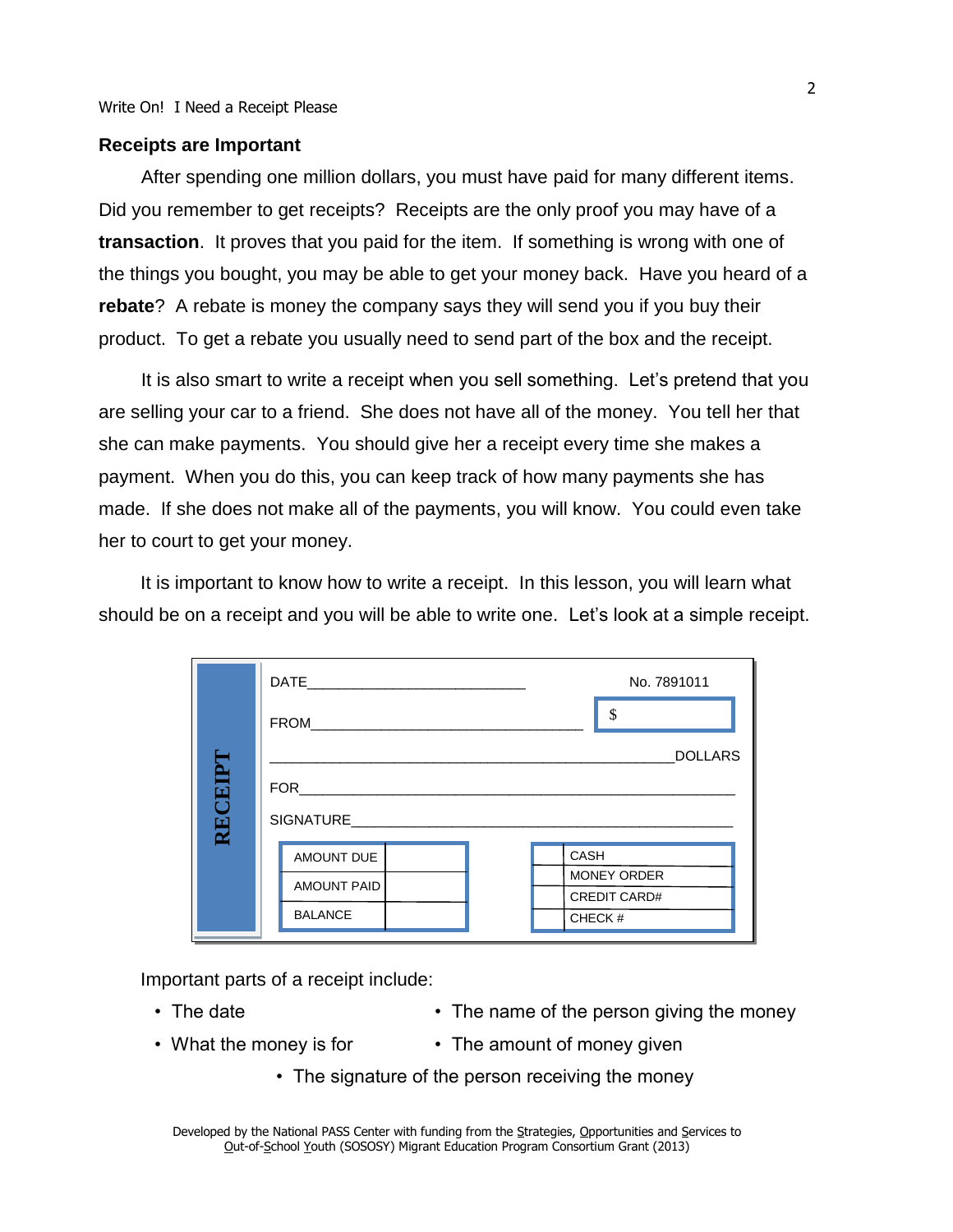You can buy a package of receipts from a department store or a stationary store. They may look like the example shown. They will have a number somewhere on them. The number is just for a reference, you don't always need it. The number on this receipt is up in the top right corner. If you were filling out this receipt for someone, you would fill in all the blanks.

Let's look at a completed copy. In this case, Elvira Smith paid Carlos Rodriquez \$100.00 cash for a TV he was selling.

|                                     | DATE December 15, 2015<br>FROM Elvira Smith    |  | No. 7891011<br>\$<br>100.00 |
|-------------------------------------|------------------------------------------------|--|-----------------------------|
|                                     | One hundred<br><b>DOLLARS</b>                  |  |                             |
| RECEIPT                             | FOR a television<br>SIGNATURE Carlos Rodriguez |  |                             |
|                                     |                                                |  |                             |
| X<br>CASH<br>AMOUNT DUE<br>\$100.00 |                                                |  |                             |
|                                     | <b>AMOUNT PAID</b><br>\$100.00                 |  | <b>MONEY ORDER</b>          |
|                                     |                                                |  | <b>CREDIT CARD#</b>         |
|                                     | <b>BALANCE</b><br>$\Omega$                     |  | CHECK#                      |
|                                     |                                                |  |                             |

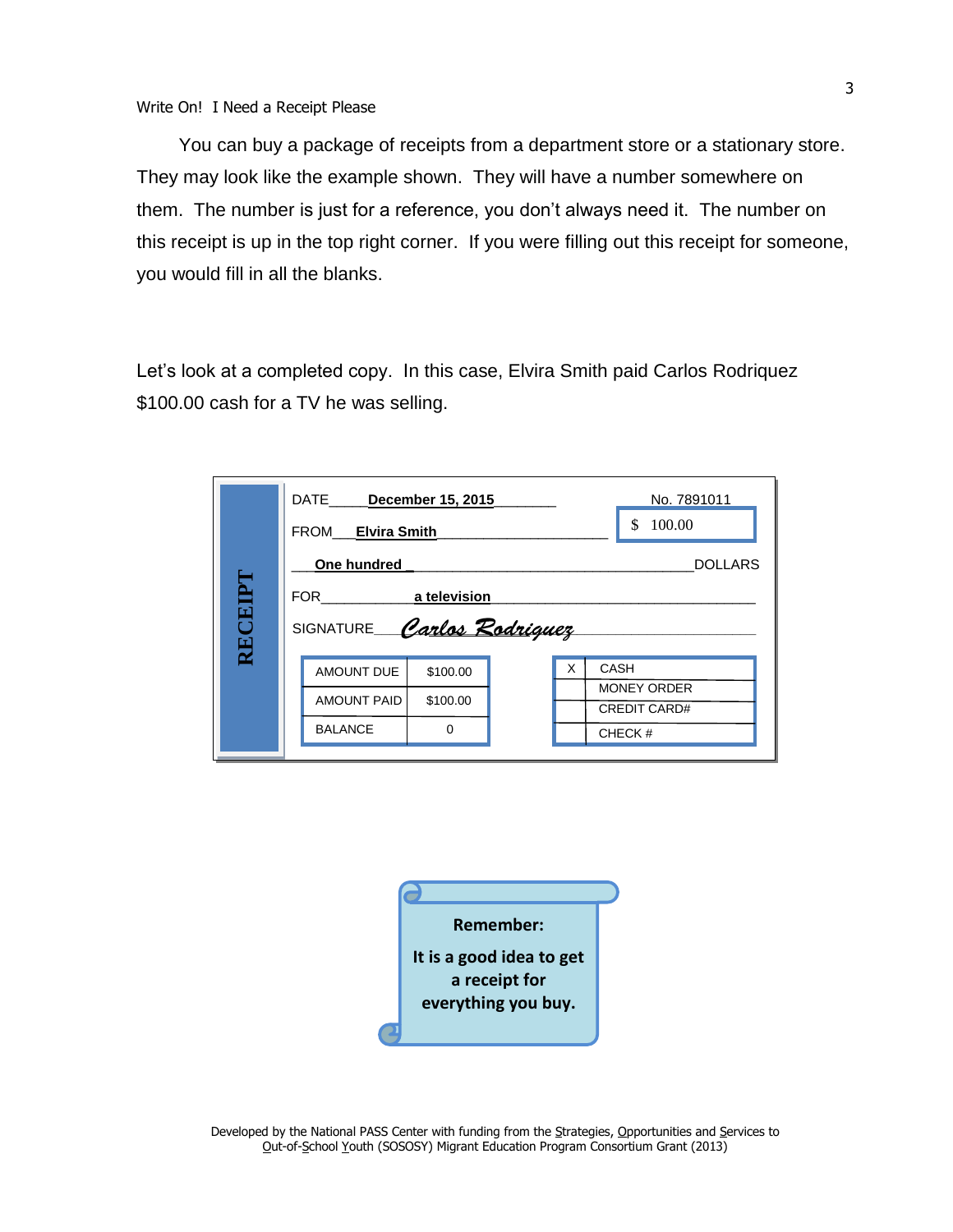

## **Your Turn**

Following are some situations when you might need to write a receipt. Complete the receipts based on the information you read.

1. Alonzo Sanchez sold a calf to Flora Gomes. Mrs. Gomez paid \$225.00 for the calf. She wrote Mr. Sanchez a check. The check number was 1145. Use today's date.

|        | DATE <b>DATE</b>                     | No. 7891012         |  |
|--------|--------------------------------------|---------------------|--|
|        | <b>FROM</b>                          | \$                  |  |
|        | <b>DOLLARS</b>                       |                     |  |
|        |                                      |                     |  |
| RECEIP | SIGNATURE                            |                     |  |
|        | AMOUNT DUE                           | <b>CASH</b>         |  |
|        | <b>AMOUNT PAID</b><br><b>BALANCE</b> | <b>MONEY ORDER</b>  |  |
|        |                                      | <b>CREDIT CARD#</b> |  |
|        |                                      | CHECK#              |  |

2. You sold Maria Flores a bushel basket of apples for \$50.00. She paid you in cash. Use today's date.

|        | DATE                                               | No. 7891013         |  |
|--------|----------------------------------------------------|---------------------|--|
|        | FROM_                                              | \$                  |  |
|        |                                                    | <b>DOLLARS</b>      |  |
|        | FOR                                                |                     |  |
| RECEPT | SIGNATURE <b>Andrew SIGNATURE</b>                  |                     |  |
|        |                                                    | <b>CASH</b>         |  |
|        | AMOUNT DUE<br><b>AMOUNT PAID</b><br><b>BALANCE</b> | <b>MONEY ORDER</b>  |  |
|        |                                                    | <b>CREDIT CARD#</b> |  |
|        |                                                    | CHECK#              |  |
|        |                                                    |                     |  |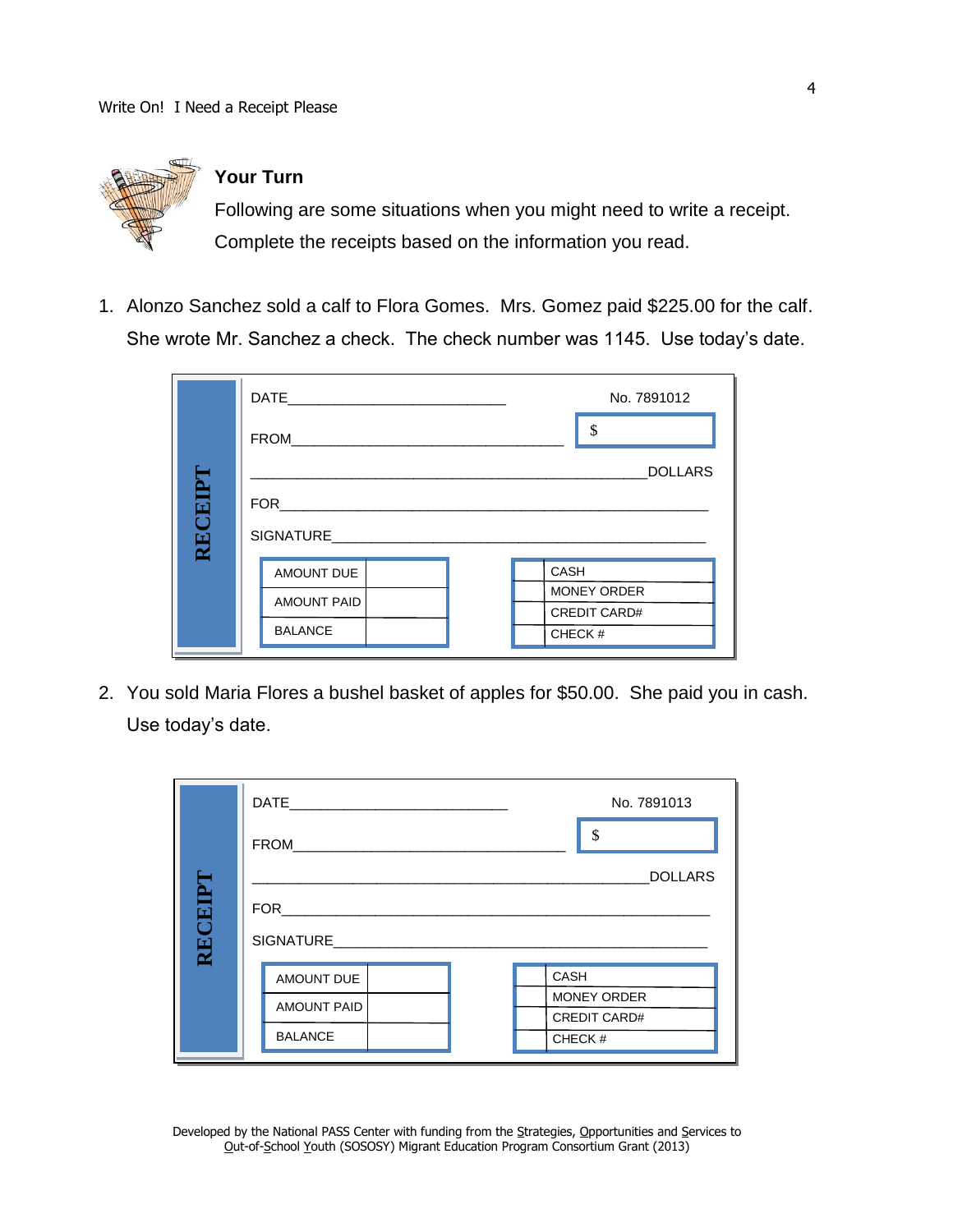Write On! I Need a Receipt Please

3. Carlos Hernandez is buying a Gator™ utility vehicle from José Marquez on payments. The Gator™ cost \$600.00. Carlos made his first payment with a \$200.00 money order. Use today's date.

|         | DATE               | No. 7891014         |  |
|---------|--------------------|---------------------|--|
|         | FROM               | \$                  |  |
|         | <b>DOLLARS</b>     |                     |  |
|         | FOR                |                     |  |
| RECEIPT | SIGNATURE          |                     |  |
|         | CASH               |                     |  |
|         | <b>AMOUNT PAID</b> | MONEY ORDER         |  |
|         |                    | <b>CREDIT CARD#</b> |  |
|         | <b>BALANCE</b>     | CHECK#              |  |

#### **No Receipts?**

What do you do if you don't have a receipt book? Do you just forget about a receipt? No, you should ALWAYS write a receipt or get a receipt from someone. If you do not have a receipt book from the store, all you need is a piece of paper. Your receipt can be very simple. Include the following information:

- 
- The date **The date** The name of the buyer
- A description of what was bought How much it cost
- - The signature of the seller

Let's look at an example:

| December 15, 2015                                     |
|-------------------------------------------------------|
|                                                       |
| Maria Smith paid \$100.00 cash for my sewing machine. |
|                                                       |
| Betty Lopez                                           |

It really is that simple.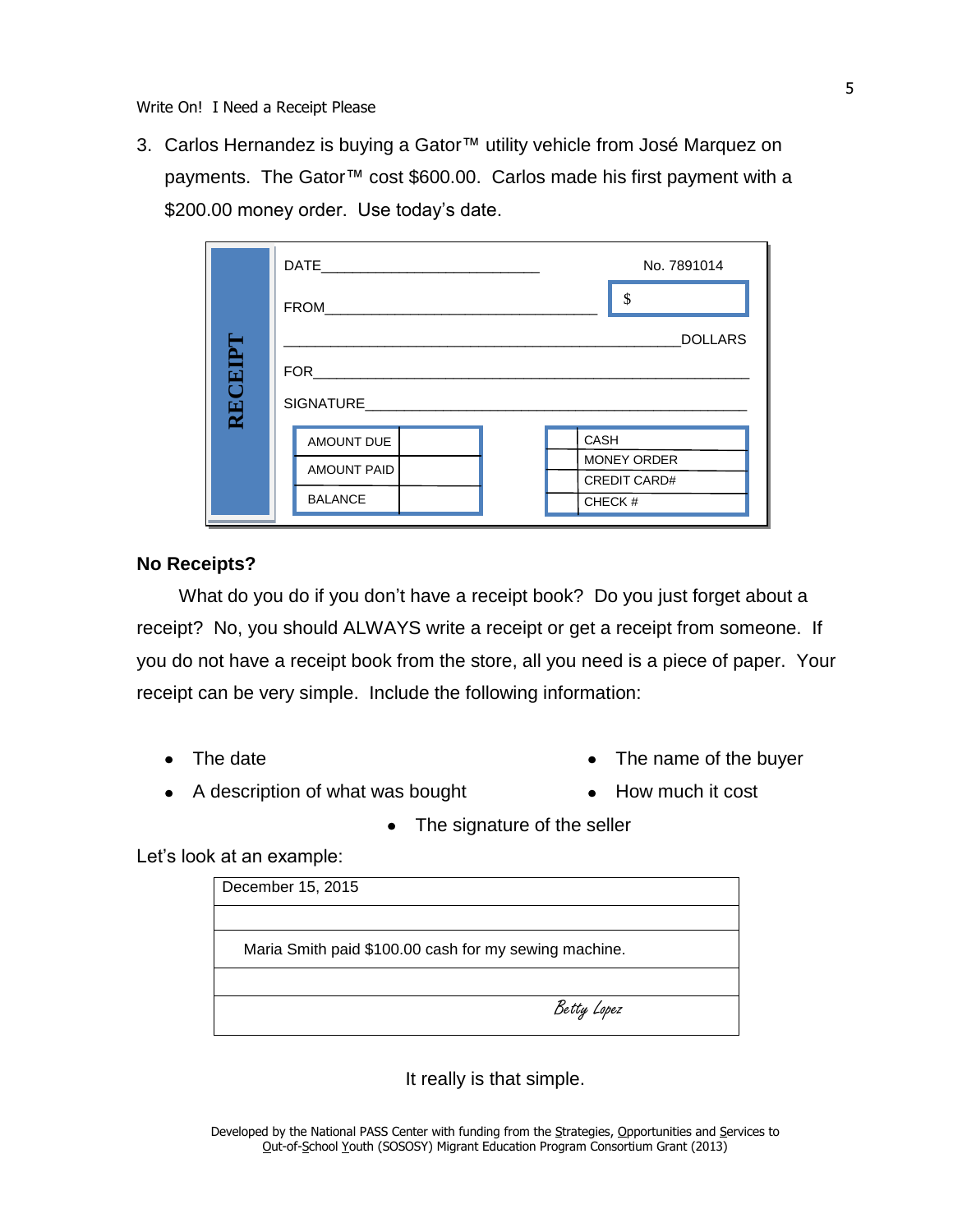

## **Your Turn**

Following are some situations when you might need to write a receipt. Complete the receipts based on the information given.

1. You bought 150 bales of hay for your horse from Farmer Jones. You paid \$3.00 a bale. You paid in cash. Use today's date.

2. Your friend, Jamie Lopez, bought your old iPod from you. He paid you \$75.00 in cash. Use today's date.

3. You used a check to buy a piglet from Mr. Garcia. The check number was 1234. The piglet cost \$25.00. Use today's date.

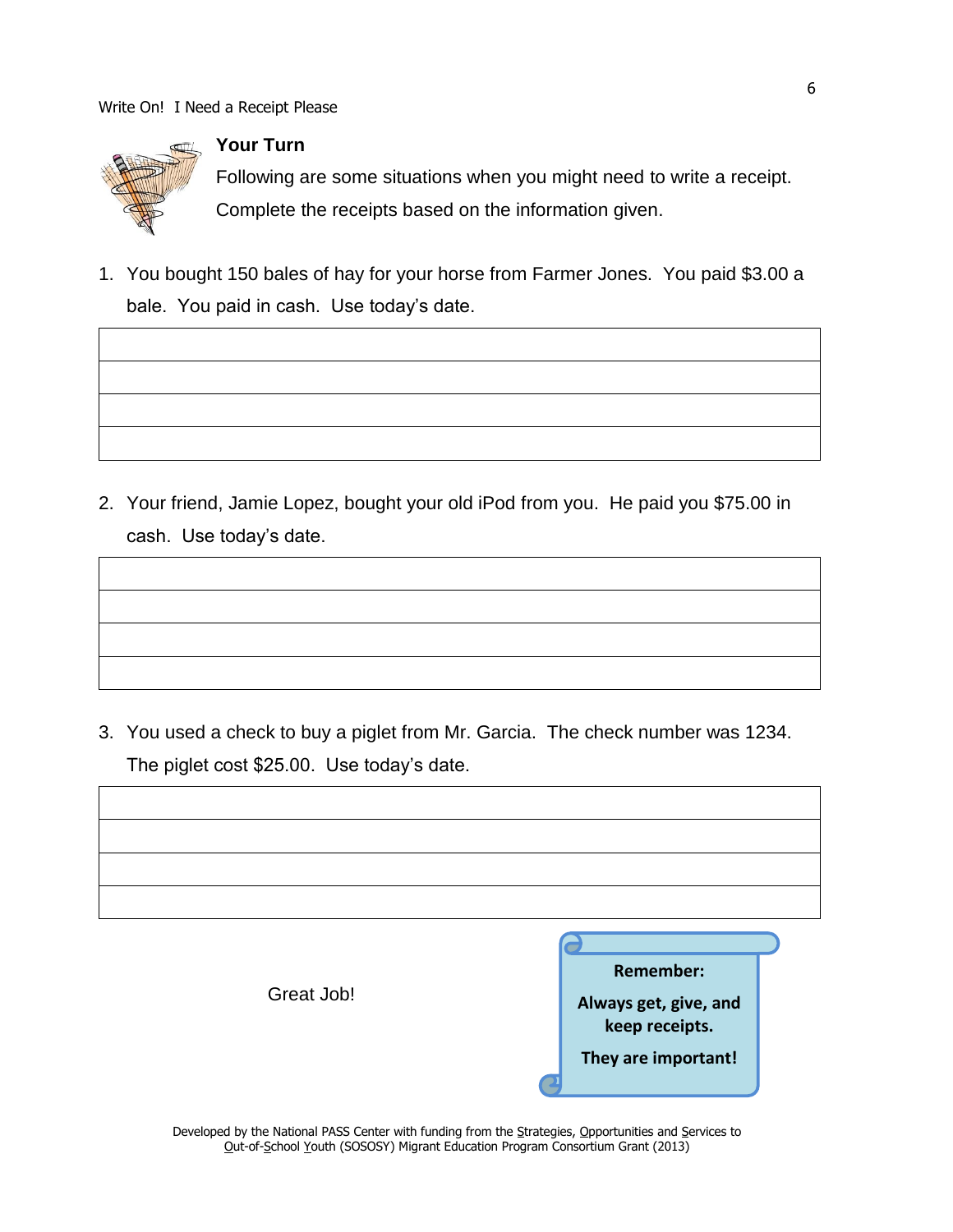Write On! I Need a Receipt Please

## **Finishing Up**

Receipts play an important role in being organized. Do you agree with this statement? If so, describe three ways that they can be useful. If you do not agree, give three reasons you feel that way.